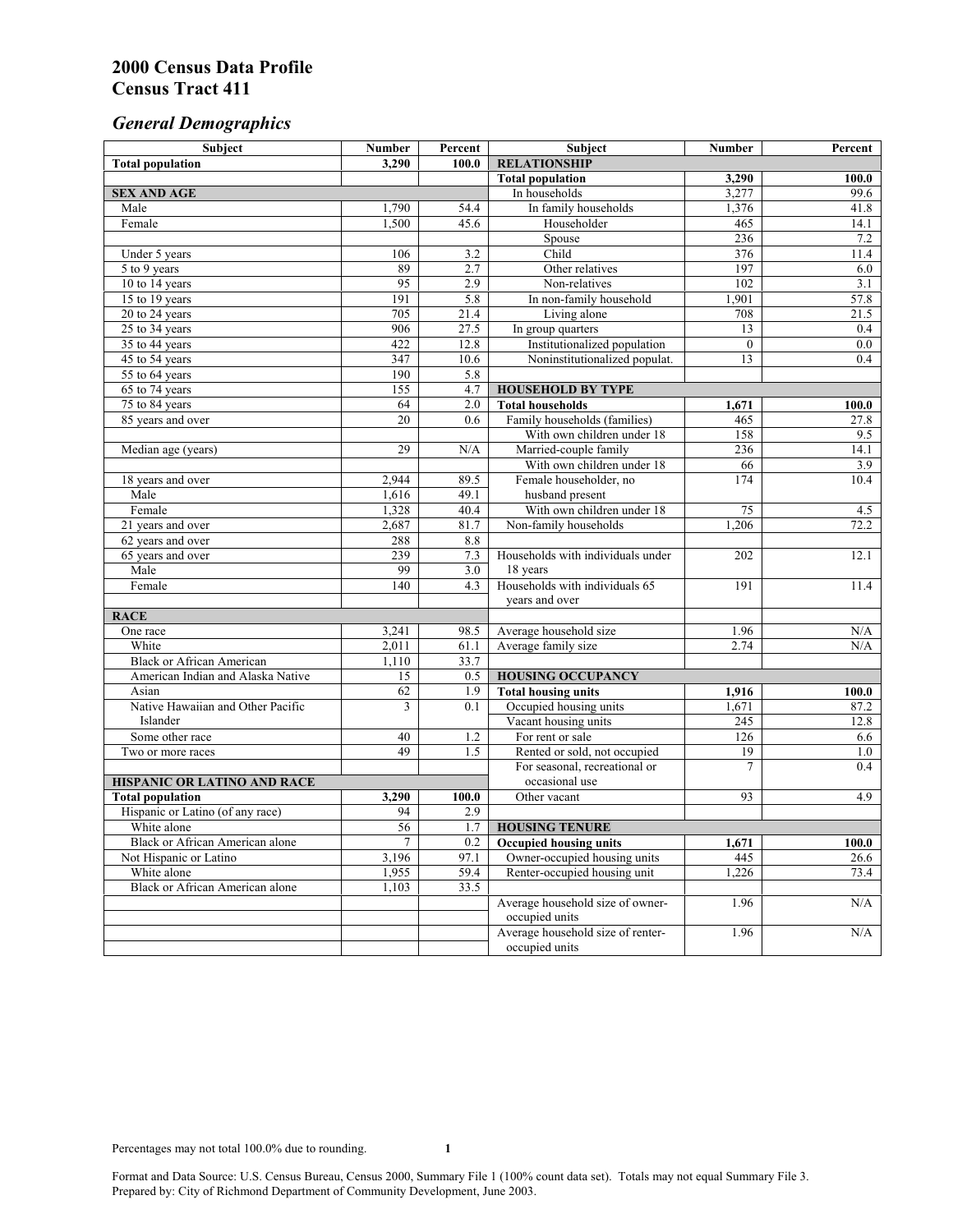### *Social Characteristics*

| <b>Subject</b>                                      | <b>Number</b>            | Percent | <b>Subject</b>                         | <b>Number</b>    | Percent |
|-----------------------------------------------------|--------------------------|---------|----------------------------------------|------------------|---------|
| <b>SCHOOL ENROLLMENT</b>                            | <b>RESIDENCE IN 1995</b> |         |                                        |                  |         |
| Population 3 years and over enrolled in             | 1,011                    | 100.0   | Population 5 years and over            | 3,233            | 100.0   |
| school                                              |                          |         | Same house in 1995                     | 1,056            | 32.7    |
| Nursery school, preschool                           | 28                       | 2.8     | Different house in the U.S. in         | 1,922            | 59.4    |
| Kindergarten                                        | 17                       | 1.7     | 1995                                   |                  |         |
| Elementary school (grades 1-8)                      | 142                      | 14.0    | Same county                            | 745              | 23.0    |
| High school (grades 9-12)                           | 114                      | 11.3    | Different county                       | 1,177            | 36.4    |
| College or graduate school                          | 710                      | 70.2    | Same state                             | 879              | 27.2    |
|                                                     |                          |         | Different state                        | 298              | 9.2     |
| EDUCATIONAL ATTAINMENT                              |                          |         | Elsewhere in 1995                      | 255              | 7.9     |
| Population 25 years and over                        | 2,209                    | 100.0   |                                        |                  |         |
| Less than 9 <sup>th</sup> grade                     | 168                      | 7.6     | <b>NATIVITY AND PLACE OF BIRTH</b>     |                  |         |
| $9th$ to $12th$ grade, no diploma                   | 258                      | 11.7    | <b>Total population</b>                | 3,328            | 100.0   |
| High school graduate (includes equivalency)         | 436                      | 19.7    | Native                                 | 3.062            | 92.0    |
| Some college, no degree                             | 342                      | 15.5    | Born in United States                  | 2,958            | 88.9    |
| Associate degree                                    | 35                       | 1.6     | State of residence                     | 1,959            | 58.9    |
| Bachelor's degree                                   | 703                      | 31.8    | Different state                        | 999              | 30.0    |
| Graduate or professional degree                     | 267                      | 12.1    | <b>Born outside United States</b>      | 104              | 3.1     |
| Percent high school graduate or higher              | 80.7%                    | N/A     | Foreign born                           | 266              | 8.0     |
| Percent bachelor's degree or higher                 | 43.9%                    | N/A     | Entered 1990 to March 2000             | 220              | 6.6     |
|                                                     |                          |         | Naturalized citizen                    | 119              | 3.6     |
| <b>MARITAL STATUS</b>                               |                          |         | Not a citizen                          | 147              | 4.4     |
| Population 15 years and over                        | 3.069                    | 100.0   |                                        |                  |         |
| Never married                                       | 1.960                    | 63.9    | <b>REGION OF BIRTH OF FOREIGN BORN</b> |                  |         |
| Now married, not including separated                | 549                      | 17.9    | Total (excluding born at sea)          | 266              | 100.0   |
| Separated                                           | $\overline{74}$          | 2.4     | Europe                                 | 32               | 12.0    |
| Widowed                                             | 180                      | 5.9     | Asia                                   | 63               | 23.7    |
| Female                                              | 133                      | 4.3     | Africa                                 | $\theta$         | 0.0     |
| Divorced                                            | 306                      | 10.0    | Oceania                                | $\theta$         | 0.0     |
| Female                                              | 155                      | 5.1     | Latin America                          | 162              | 60.9    |
|                                                     |                          |         | Northern America                       | 9                | 3.4     |
| <b>GRANDPARENTS AS CAREGIVERS</b>                   |                          |         |                                        |                  |         |
| Grandparent living in household with<br>63<br>100.0 |                          |         | <b>LANGUAGE SPOKEN AT HOME</b>         |                  |         |
| one or more own grandchildren under 18              |                          |         | Population 5 years and over            | 3,233            | 100.0   |
| years                                               |                          |         | English only                           | 2.849            | 88.1    |
| Grandparent responsible for grandchildren           | 20                       | 31.7    | Language other than English            | 384              | 11.9    |
|                                                     |                          |         | Speak English less than                | 261              | 8.1     |
| <b>VETERAN STATUS</b>                               |                          |         | "very well"                            |                  |         |
| Civilian population 18 years and over               | 2,972                    | 100.0   | Spanish                                | 203              | 6.3     |
| Civilian veterans                                   | 189                      | 6.4     | Speak English less than                | 177              | 5.5     |
|                                                     |                          |         | "very well"                            |                  |         |
| <b>DISABILITY STATUS OF THE CIVILIAN</b>            | Other Indo-European      | 108     | 3.3                                    |                  |         |
| NONINSTITUTIONALIZED POPULATION                     | languages                |         |                                        |                  |         |
| Population 5 to 20 years                            | 505                      | 100.0   | Speak English less than                | 58               | 1.8     |
| With a disability                                   | 54                       | 10.7    | "very well"                            |                  |         |
| Population 21 to 64 years                           | 2.454                    | 100.0   | Asian and Pacific Island               | 73               | 2.3     |
| With a disability                                   | 380                      | 15.5    | languages                              |                  |         |
| Percent employed                                    | 43.2%                    | N/A     | Speak English less than                | 26               | 0.8     |
| No disability                                       | 2,074                    | 84.5    | "very well"                            |                  |         |
| Percent employed                                    | 85.3%                    | N/A     | Other Languages                        | $\boldsymbol{0}$ | $0.0\,$ |
| Population 65 years and over                        | 274                      | 100.0   | Speak English less than                | $\mathbf{0}$     | 0.0     |
| With a disability                                   | 98                       | 35.8    | "very well"                            |                  |         |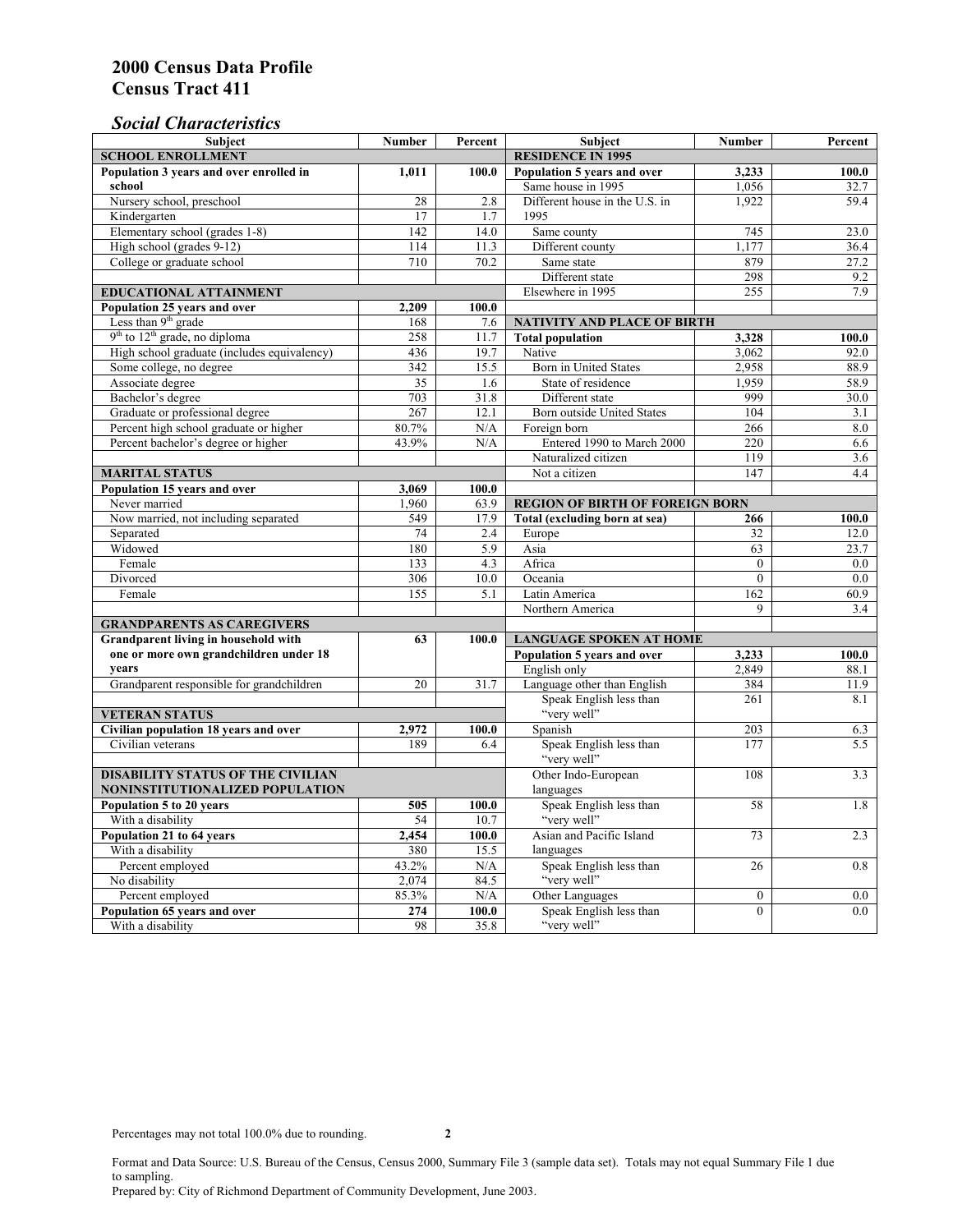#### *Economic Characteristics*

| <b>Subject</b>                                     | <b>Number</b>    | Percent     | Subject                                                 | <b>Number</b>   | Percent          |
|----------------------------------------------------|------------------|-------------|---------------------------------------------------------|-----------------|------------------|
| <b>EMPLOYMENT STATUS</b>                           |                  |             | <b>INCOME IN 1999</b>                                   |                 |                  |
| Population 16 years and over                       | 3,052            | 100.0       | <b>Households</b>                                       | 1,693           | 100.0            |
| In labor force                                     | 2,294            | 75.2        | Less than \$10,000                                      | 315             | 18.6             |
| Civilian labor force                               | 2,294            | 75.2        | \$10,000 to \$14,999                                    | 218             | 12.9             |
| Employed                                           | 2,169            | 71.1        | \$15,000 to \$24,999                                    | 230             | 13.6             |
| Unemployed                                         | 125              | 4.1         | \$25,000 to \$34,999                                    | 252             | 14.9             |
| Percent of civilian labor force                    | 5.4%             | N/A         | \$35,000 to \$49,999                                    | 242             | 14.3             |
| Armed Forces                                       | $\mathbf{0}$     | 0.0         | \$50,000 to \$74,999                                    | 244             | 14.4             |
| Not in labor force                                 | 758              | 24.8        | \$75,000 to \$99,999                                    | 105             | 6.2              |
| Females 16 years and over                          | 1,452            | 100.0       | \$100,000 to \$149,999                                  | 42              | 2.5              |
| In labor force                                     | 1,008            | 69.4        | \$150,000 to \$199,999                                  | 26              | 1.5              |
| Civilian labor force                               | 1,008            | 69.4        | \$200,000 or more                                       | 19              | 1.1              |
| Employed                                           | 963              | 66.3        | Median household income (dollars)                       | 29,455          | N/A              |
| Own children under 6 years                         | 101              | 100.0       |                                                         |                 |                  |
| All parents in family in labor force               | 37               | 36.6        | With earnings                                           | 1,403           | 82.9             |
|                                                    |                  |             | Mean earnings (dollars)                                 | 47,102          | N/A              |
| <b>COMMUTING TO WORK</b>                           |                  |             | With Social Security income                             | 259             | 15.3             |
| Workers 16 years and over                          | 2,143            | 100.0       | Mean Social Security income                             | 9,496           | N/A              |
| Car, truck, or van - drove alone                   | 1,326            | 61.9        | (dollars)                                               |                 |                  |
| Car, truck, or van – carpooled                     | 250              | 11.7        | With Supplemental Security income                       | 69              | 4.1              |
| Public transportation (including taxicab)          | 217              | 10.1        | Mean Supplemental Security                              | 5,397           | N/A              |
| Walked                                             | 194              | 9.1         | income (dollars)                                        |                 |                  |
| Other means                                        | 77               | 3.6         | With public assistance income                           | 13              | 0.8              |
| Worked at home                                     | 79               | 3.7         | Mean public assistance income                           | 1,885           | N/A              |
| Mean travel time to work (minutes)                 | 18.8             | N/A         | (dollars)                                               |                 |                  |
|                                                    |                  |             | With retirement income (dollars)                        | 126             | 7.4              |
| Employed civilian population 16 years and over     | 2,169            | 100.0       | Mean retirement income (dollars)                        | 8,933           | N/A              |
| <b>OCCUPATION</b>                                  |                  |             |                                                         |                 |                  |
| Management, professional, and related occupations  | 833              | 38.4        | <b>Families</b>                                         | 495             | 100.0            |
| Service occupations                                | 542              | 25.0        | Less than \$10,000                                      | 77              | 15.6             |
| Sales and office occupations                       | 516              | 23.8        | \$10,000 to \$14,999                                    | $\overline{26}$ | 5.3              |
| Farming, fishing, and forestry occupations         | $\boldsymbol{0}$ | 0.0         | \$15,000 to \$24,999                                    | 85              | 17.2             |
| Construction, extraction, and maintenance          | 99               | 4.6         | \$25,000 to \$34,999                                    | 88              | 17.8             |
| occupations                                        |                  |             | \$35,000 to \$49,999                                    | 94              | 19.0             |
| Production, transportation, and material moving    | 179              | 8.3         | \$50,000 to \$74,999                                    | 64              | 12.9             |
| occupations                                        |                  |             | \$75,000 to \$99,999                                    | 15              | 3.0              |
|                                                    |                  |             | \$100,000 to \$149,999                                  | $\overline{32}$ | 6.5              |
| <b>INDUSTRY</b>                                    |                  |             | \$150,000 to \$199,999                                  | 8               | 1.6              |
| Agriculture, forestry, fishing and hunting, and    | $\boldsymbol{0}$ | 0.0         | \$200,000 or more                                       | 6               | 1.2              |
| mining                                             |                  |             | Median family income (dollars)                          | 30,817          | $\rm N/A$        |
| Construction                                       | 66               | 3.0         |                                                         |                 |                  |
| Manufacturing                                      | 204              | 9.4         | Per capita income (dollars)                             | 22,382          | N/A              |
| Wholesale trade                                    | 63               | 2.9         | <b>Median earnings (dollars)</b>                        |                 |                  |
| Retail trade                                       | 188              | 8.7         | Male full-time, year-round workers                      | 30,279          | N/A              |
| Transportation and warehousing, and utilities      | 42               | 1.9         | Female full-time, year-round workers                    | 26,619          | N/A              |
| Information                                        |                  |             |                                                         |                 |                  |
| Finance, insurance, real estate, and rental and    | 74<br>260        | 3.4<br>12.0 |                                                         | Number<br>below | Percent<br>below |
| leasing                                            |                  |             |                                                         | poverty         | poverty          |
| Professional, scientific, management,              | 278              | 12.8        | Subject                                                 | level           | level            |
| administrative, and waste management services      |                  |             | <b>POVERTY STATUS IN 1999</b>                           |                 |                  |
| Educational, health and social services            | 305              | 14.1        | <b>Families</b>                                         | 88              | 17.8             |
| Arts, entertainment, recreation, accommodation and | 394              | 18.2        | With related children under 18 years                    | 41              | 21.6             |
| food services                                      |                  |             | With related children under 5 years                     | 17              | 20.0             |
| Other services (except public administration)      | 190              |             | Families with female householder, no                    |                 |                  |
|                                                    |                  | 8.8         |                                                         | 61              | 33.5             |
| Public Administration                              | 105              | 4.8         | husband present<br>With related children under 18 years |                 |                  |
|                                                    |                  |             |                                                         | 41              | 41.8             |
| <b>CLASS OF WORKER</b>                             |                  |             | With related children under 5 years                     | 17              | 30.4             |
| Private wage and salary workers                    | 1,785            | 82.3        | Individuals                                             | 787             | 23.6             |
| Government workers                                 | 261              | 12.0        | 18 years and over                                       | 725             | 24.4             |
| Self-employed workers in own not incorporated      | 123              | 5.7         | 65 years and over                                       | 109             | 39.8             |
| business                                           |                  |             | Related children under 18 years                         | 62              | 17.4             |
| Unpaid family workers                              | $\mathbf{0}$     | 0.0         | Related children 5 to 17 years                          | 48              | 18.4             |
|                                                    |                  |             | Unrelated individuals 15 years and                      | 542             | 28.1             |
|                                                    |                  |             | over                                                    |                 |                  |

Percentages may not total 100.0% due to rounding. **3** 

Format and Data Source: U.S. Bureau of the Census, Census 2000, Summary File 3 (sample data set). Totals may not equal Summary File 1 due to sampling.

Prepared by: City of Richmond Department of Community Development, June 2003.